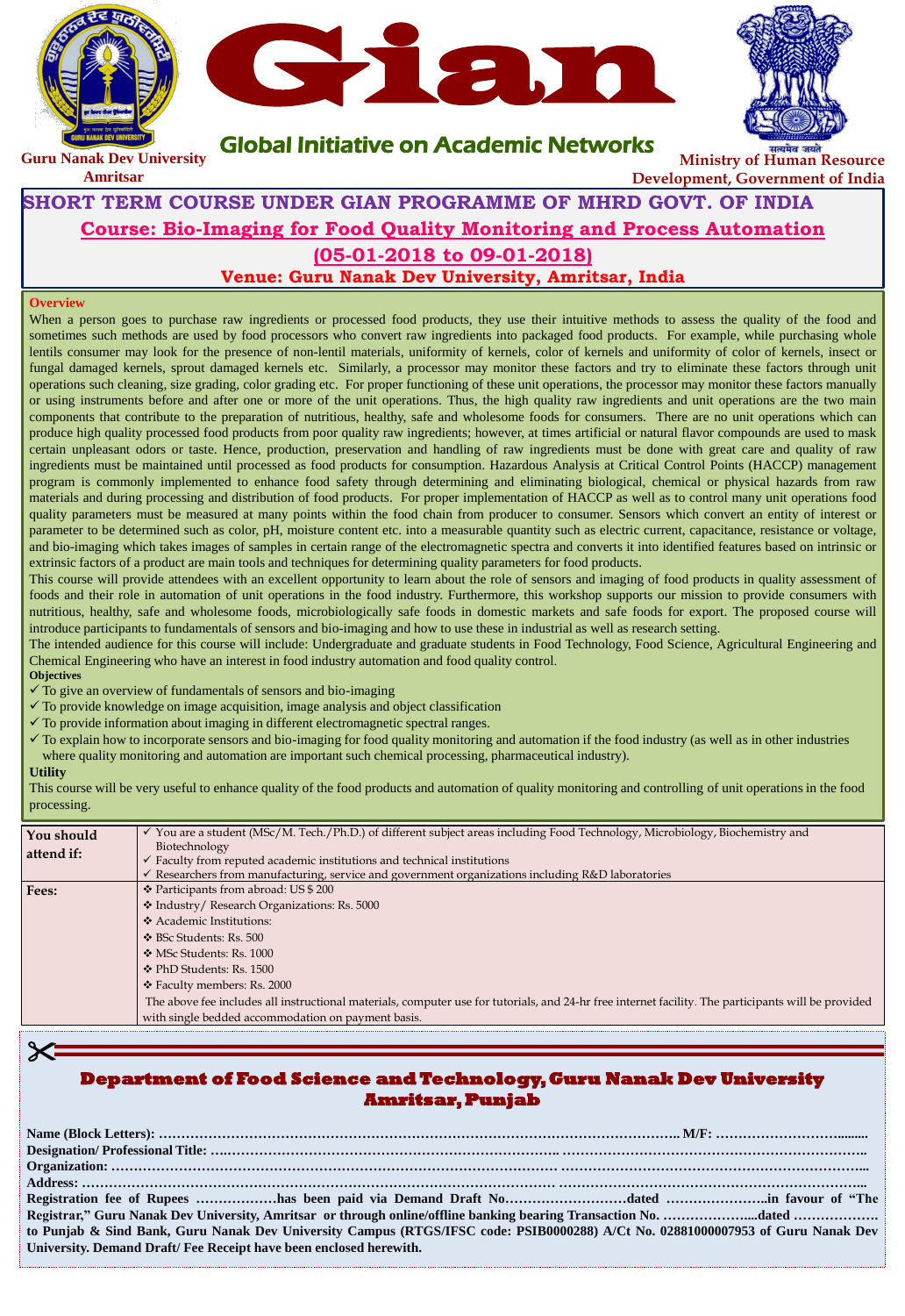# **Resource Person**



### **Digvir S. Jayas, Vice-President (Research and International)**

Distinguished Professor Dr. Digvir S. Jayas was educated at the G.B. Pant University of Agriculture and Technology in Pantnagar, India; the University of Manitoba, and the University of Saskatchewan. Before assuming the position of Vice-President (Research and International), he held the position of Vice-President (Research) for two years and Associate Vice-President (Research) for eight years. Prior to his appointment as Associate Vice-President (Research), he was Associate Dean (Research) in the Faculty of Agricultural and Food Sciences, Department Head of Biosystems Engineering, and Interim Director of the Richardson Centre for Functional Foods and Nutraceuticals. He is a Registered Professional Engineer and a Registered Professional Agrologist.

Dr. Jayas held a Canada Research Chair in Stored-Grain Ecosystems for seven years. He conducts research related to drying, handling and storing grains and oilseeds and digital image processing for grading and processing operations in the Agri-Food industry. He has authored or co-authored over 900 technical articles in scientific journals, conference proceedings and books dealing with issues of storing, drying, handling and quality monitoring of grains. He has collaborated with researchers in several countries but has had significant impact on development of efficient grain storage, handling and drying systems in Canada, China, India, Ukraine and USA.

Dr. Jayas has received awards from several organizations in recognition of his research and professional contributions. He is the recipient of the 2008 Natural Sciences and Engineering Research Council (NSERC) Brockhouse Canada Prize. In 2009, he was inducted as a Fellow of the Royal Society of Canada. He has received professional awards from Agriculture Institute of Canada, Applied Zoologists Research Association (India), American Society of Agricultural and Biological Engineers, Association of Professional Engineers and Geoscientists of Manitoba, Canadian Institute of Food Science and Technology, Canadian Academy of Engineering, Canadian Society for Bioengineering, Engineers Canada, Engineering Institute of Canada, Indian Society of Agricultural Engineers, Manitoba Institute of Agrologists, National Academy of Agricultural Sciences (India), National Academy of Sciences (India) and Sigma Xi.

Dr. Jayas serves on the boards of many organizations including: NSERC, ArcticNet, Composite Innovation Centre, Engineers Canada, Centre for Innovative Sensing of Structures (SIMTReC), Genome Prairie, Manitoba Centre for Health Policy, National Coordinating Centre for Infectious Diseases (NCCID), Research Manitoba, Cancer Care Manitoba Projects Grants and Awards Committee, Research Institute of Oncology and Hematology, and TRIUMF. He is also chair of the board of directors of RESOLVE, a prairie research network on family violence. He has served as President of Agriculture Institute of Canada, Association of Professional Engineers and Geoscientists of Manitoba, Canadian Institute of Food Science and Technology, Canadian Society for Bioengineering, Engineers Canada, and Manitoba Institute of Agrologists.

## **Organizer**

Prof. Dr. Narpinder Singh is Director of Research and Professor in the Department of Food Science and Technology, Guru Nanak Dev University, Amritsar, India. His expertise is in the field of starch chemistry, extruded products, modified starches, baked products, cereal and legumes quality, milling, honey processing, product development, and selection of raw material, etc. He has published 200 research papers in national and international journals of repute, 10 book chapters (nine international publishers and one national publisher), one book (The RSC), five book reviews, and five technical papers. Dr. Singh has held leadership positions in professional societies, notably the Fellow Association of Food Scientists and Technologist (AFSTI)(2012); S. Bishan Singh Samundri Memorial Lecturership Award (2012) by G.N.D.U.; Certificate of Appreciation by Punjab Agricultural University, Ludhiana (2012); J.C. Bose National Fellowship by Department of Science and Technology (DST), Ministry of Science and Technology (2011); the Rafi Ahmed Kidwai Award by ICAR (2010); Fellow National Academy of Sciences, India (NASI)(2011); Fellow of the Indian National Science Academy (INSA)(2010); Fellow of the National Academy of Agricultural Sciences (NAAS)(2005); Recognition Award-NAAS for contribution in Agricultural Engineering and Technology (2007−08); C.N.R. Rao Educational Foundation Award-G.N.D.U. for Excellence in Research (2007); Ramana Fellowship by DST, Ministry of Science and Technology (2007); Laljee Godhoo Smarak Nidhi Award-AFSTI (2005); Pran Vohra Award-Indian Science Congress Association (1997−98);) Appreciation Certificate-Punjab State Council for Science and Technology (1990−93); and the INSA Medal for Young Scientist (1993). Dr. Singh has an excellent academic record as Coordinator (UGC-SAP) (2012−present); Dean (Faculty of Applied Sciences) (2008−2009 and 2010−2012, G.N.D.U.); Coordinator, University-Industry Linkage Program (2008-2012); Professor, Dept. Food Science and Technology (2000−present, G.N.D.U.); The Royal Society Visiting Fellow, University of East Anglia, Norwich, UK (2007-2008); Visiting Professor, Kansas State University, USA (2006); Coordinator, Centre for Advance Research in Food Sciences, G.N.D.U., (2006−2007); Prof. and Head, Dept. Food Science and Technology, G.N.D.U. (2001−2004); Visiting Professor, Dept. of Human and Health Sciences, Osaka City University, Japan (2004−2005); Visiting Scientist, Institute of Food Research, Norwich, UK (1995−1996); Reader, Dept. Food Science and Technology, G.N.D.U. (1993−2000); Assistant Professor, Dept. Food Sci. and Tech., P.A.U., Ludhiana (1988−1993). He is also serving as Editor-in-Chief of Journal of Food Science and Technology (Springer).

### **narpinders@yahoo.com, Mobile: 09464777980**



## Global Initiative on Academic Networks

## **SHORT TERM COURSE UNDER GIAN PROGRAMME OF MHRD GOVT. OF INDIA Course: Bio-Imaging for Food Quality Monitoring and Process Automation (05-01-2018 to 9-01-2018) Venue: Guru Nanak Dev University, Amritsar, India**



**Amritsar**

**Ministry of Human Resource Development, Government of India**